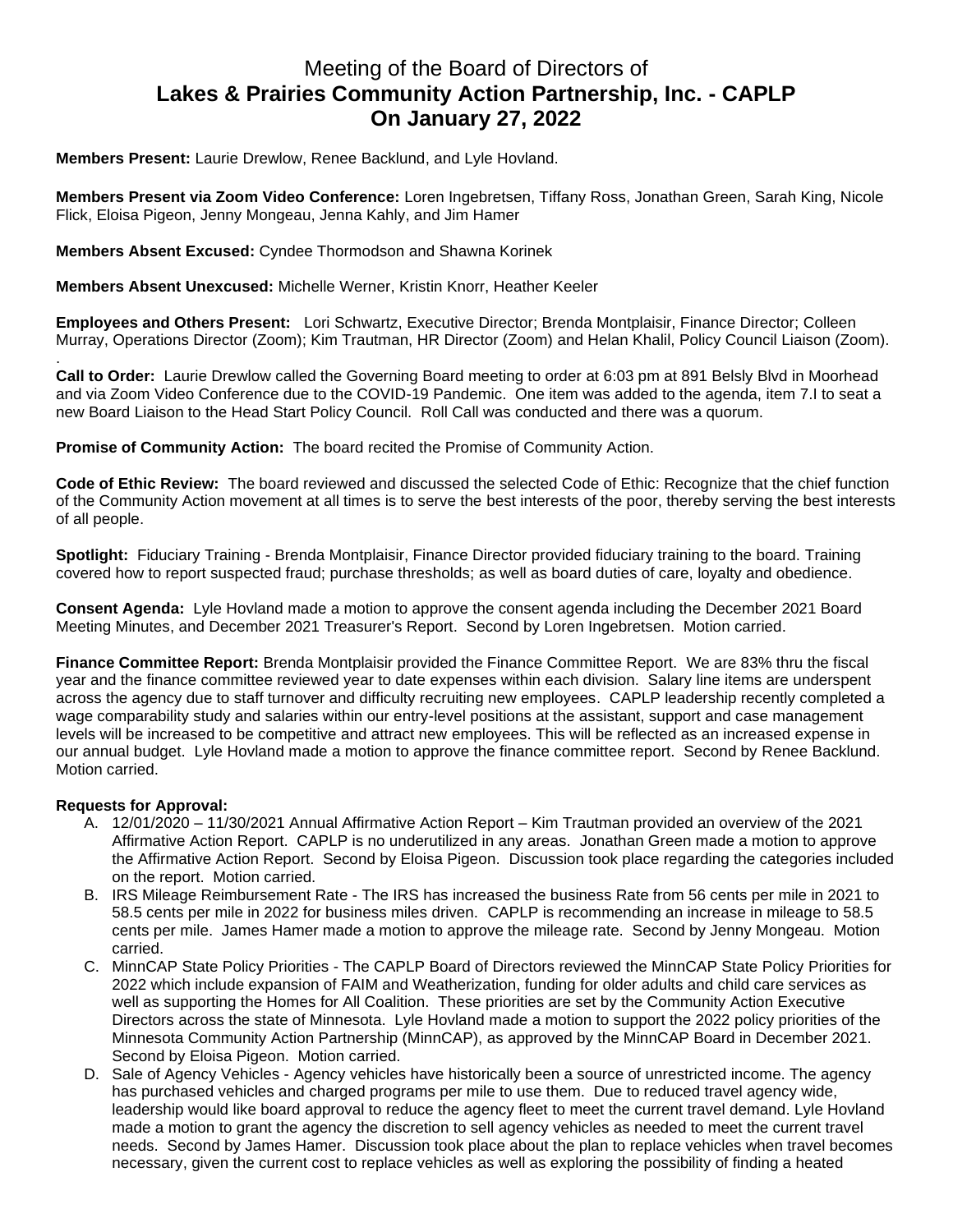garage to store vehicles. Motion carried.

- E. Board Self-Assessment Results The CAPLP Board of Directors completes a Self-Assessment of their performance annually. Laurie Drewlow reviewed the results from the 2021 Self-Assessment with the board and requested feedback from the entire board on the assessment and how each member can contribute their areas of expertise to the board. Laurie also encouraged all members to be thinking of new representative to the board and assisting with board member recruitment. Eloisa Pigeon made a motion to approve the Board Self-Assessment. Second by Loren Ingebretsen. Motion carried.
- F. 2022 Bylaws Review The CAPLP Board of Directors reviewed the Board Bylaws. Renee Backlund made a motion to approve the CAPLP Board Bylaws with no changes. Second by Tiffany Ross. Motion carried.
- G. United Way Funding Application Head Start is seeking approval for an application submission to The United Way. If awarded this grant will provide summer school for 20 children that are not yet meeting kindergarten benchmarks and for 10 children with families participating in the CAPLP Whole Family Program. This application is for \$54,000 for each of the next 3 years 2023, 2024 and 2025. Sarah King made a motion to approve the United Way Funding Application for Head Start Summer School. Second by Eloisa Pigeon. Motion carried.
- H. Head Start Policies There are 3 New Head Start Policies to be considered for approval including a Lead Policy, Mask Mandate Policy, and a Vaccine Policy for Volunteers and Community Partners. Sarah King made a motion to approve the new Head Start Policies. Second by Tiffany Ross. Motion carried.
- Board Liaison to the Head Start Policy Council Tiffany Ross and Nicole Flick volunteered to serve in this capacity pending further information about the schedule and time commitment. Item tabled for approval in February.

## **Report Backs:**

**Head Start Policy Council – Renee Backlund & Helan Khalil –** No Report. **Housing Advisory Board Liaison –** Shawna Korinek – No report. **Public Official Check-In:** No report.

**Conflict of Interest and Standards of Conduct Annual Signatures:** Laurie Drewlow reminded the board that it is time for board members to sign off on the annual Conflict of Interest and Standards of Conduct forms. They will be sent out to board members via DocuSign.

**Review Board Committee Assignments:** Laurie Drewlow asked board members to review the committee assignments and requested that if you are interested in serving on a committee, please contact Lori Schwartz. Tiffany Ross volunteered to join the Governance Committee.

**Review Mission, Vision, and Core Values:** Laurie Drewlow reviewed the CAPLP Mission Statement, Vision Statement, Core Values as well as strategic plan goals with the board. She reminded board members that the mission makes a great talking point when discussing CAPLP in the community. We strive to live by our Core Values in our work every day. We will begin a new strategic planning process this spring.

**Executive Director's Report:** Lori Schwartz reported that on the board grid the date was incorrect listed as 3/22, however the date should be 3/24. CAPLP has been hit very hard with COVID in recent months, with many employees, clients, and family members falling ill or needing to isolate. Community spread has been very high in January. We have had to close Head Start classrooms due to exposures both from children, staff as well as support staff from community partners. We continue to maintain as much remote working and distancing as possible within our teams. The Leadership Team has been working on updating our Salary Schedule by conducting a Wage Comparability Study by utilizing the MN Council of Nonprofit salary survey as well as local data on comparable wages. The "Great Resignation" is occurring across the country, and it has become incredibly difficult to recruit new team members without increasing salaries. CAPLP is awaiting notice on a Cost of Living Increase from the Office of Head Start, which traditionally goes into effect July 1<sup>st</sup>. Due to the immediacy of the need to increase salaries to offer a competitive wage, agency leadership would like the board to consider putting the COLA in place as soon as it is announced. The Diversity, Equity and Inclusion Workgroups are continuing to meet with Malcom Ratchford to work on establishing agency-wide D, E, I goals and analyzing the results of the agency-wide survey that was completed last spring. The MinnCAP board is working on a new Statewide Strategic Plan. This fall our team met with Senator Smith and Congresswoman Fischbach's staff and focused on reauthorization of CSBG, as well as serving those at 200% of Poverty. MN Council of Nonprofits board is working on their legislative agenda which includes statewide non-profit advocacy issues and the importance of non-profits statewide. Lori requested that they are recruiting new board members for the MN Council of Non Profits, if know someone that works for a non-profit in MN and may be interested please reach out to Lori. Lori and Colleen have been working with the Office of Economic Opportunity on statewide ROMA training and recertification. We have been updating our emergency procedures and evacuations as well as safety training for all of CAPLP. Group Workcamp will be held in Moorhead in June of 2022 and we are currently seeking MN homeowners within 30 miles of Moorhead that are in need of minor home repairs for this project.

**Next Board Meeting:** February 24th, 2022 - Belsly CAPLP & Zoom option. Please RSVP with Christina by emailing